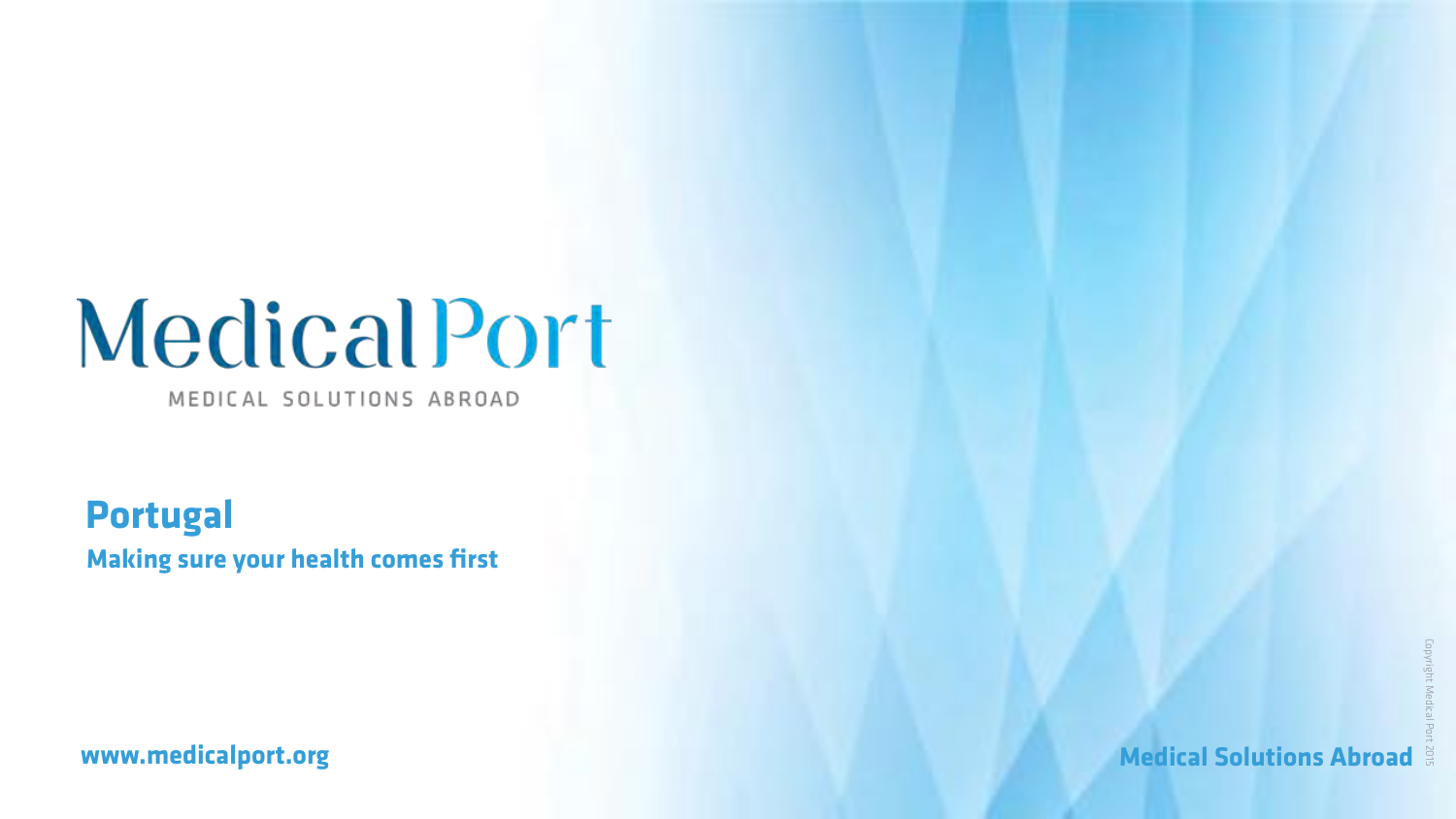## **PORTUGAL** AT A GLANCE

**437.000**

**Nearly AAA 30%**

**385**

36.000 **Nearly** hospital beds available [one of the highest % in Europe]

Physicians per 100.000 habitants [one of the highest % in Europe]

of the entire population is fluent **in English** [% considerably higher in the services sector]

Ranked number **8 out of 207 in KOF Index of Globalisation** Ranked number **11 out of 162 in the Global Peace Index** by the Institute for Economics & Peace



Foreign residents in Portugal [almost 5% of the population]

### **15 UNESCO World Heritage Sites**

Voted best European country by USA Today readers in 2014 Voted best country to visit in 2013 and 2014 by Condé Nast Traveller

## MedicalPort

### **Medical Solutions Abroad**

The Global Competitiveness Index 2014–2015 ranks Portugal at number 24 in the Health and primary education field with a score of 6.4 out of 7.

Additionally, Portugal has around 4 physicians/1000 inhabitants – a value well above the European average – trained by demanding Medical Schools, where just top students are allowed to attend.

Furthermore, in Portugal 30% of the population is fluent in English, 20% in French, 10% in Spanish. These percentages are considerably higher in the services sector and especially in the health care sector, where the bibliography is mainly accessible in English and French.

In line with the Portuguese hospitality, medical teams give the personal and human care patients need. They have the vocation and make the time for it.

> **3300 hours of sunshine**  per year. One of the highest rates in Europe

Copyright Medical Port 2015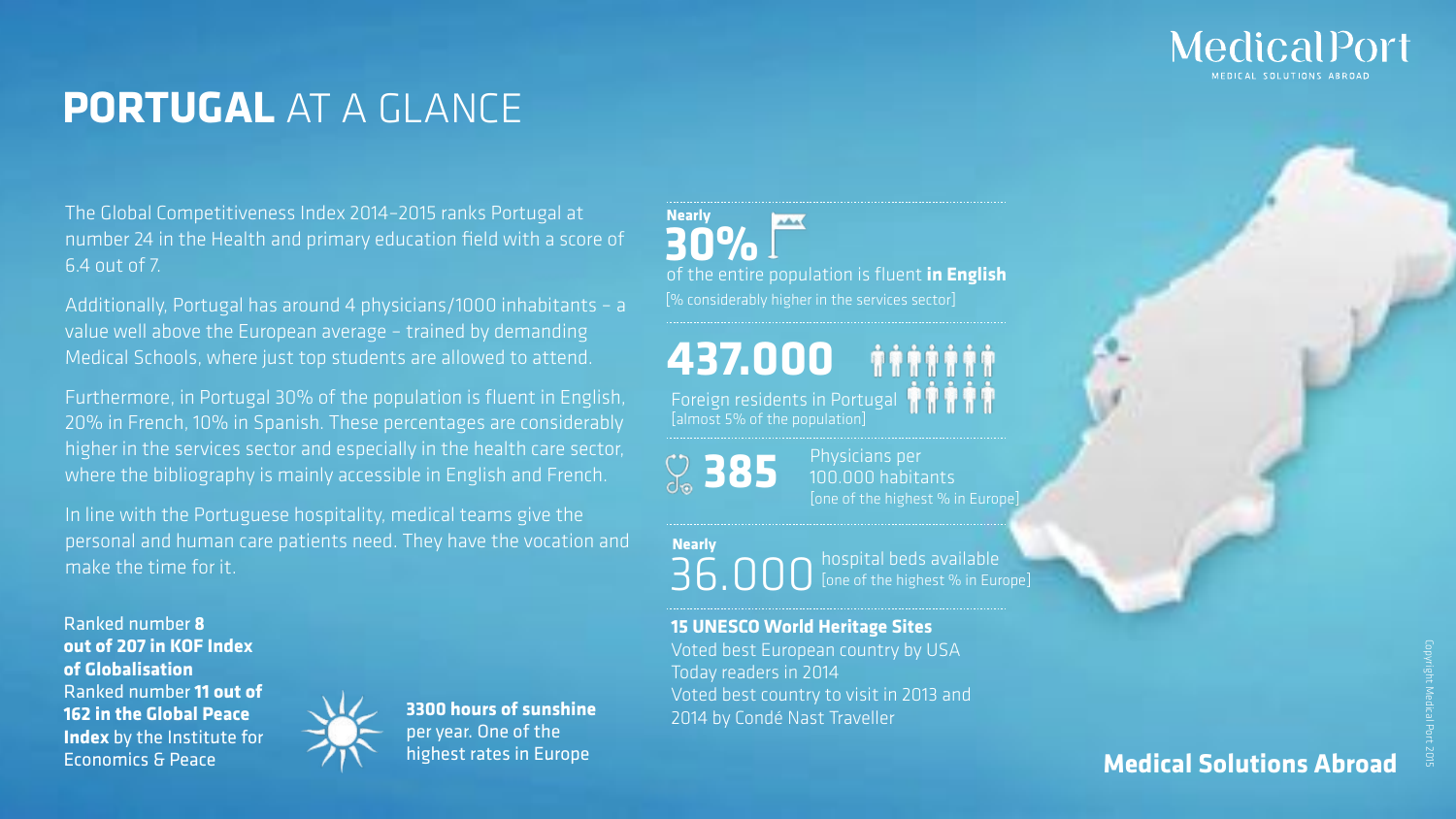## THE **PORTUGUESE HEALTH CARE SYSTEM** IS ROBUST AND RESPONSIVE

The Portuguese national health care system received international recognition by being placed at the prestigious 12<sup>th</sup> position in the world health care systems ranking by the WHO.

| Country               | Maternal mortality rate<br>(per 1000 population) | Life expectancy at 65        |
|-----------------------|--------------------------------------------------|------------------------------|
| Portugal              | 8                                                | $21.8$ (W); 18.1 (M)         |
| <b>United Kingdom</b> | 12                                               | $21.2$ (W); 18.6 (M)         |
| <b>USA</b>            | 21                                               | $[20.4 \, (W); 17.8 \, (M)]$ |

Source: WHO - "World Health Stats"

## MedicalPort

The quality of medical care in Portugal can be measured by many fundamental indicators:

- Medical training between 6 and 12 years (longer than in other countries) and with 2 years mandatory clinical practice;
- Health care results, such as mortality rate and life expectancy;
- The external demand of our professionals, namely nurses who are one of the most highly requested professionals by the British NHS due to the quality of their academic training, performance and ability to speak languages and care about others;
- Hospitals accredited by the Joint Commission International.

### **Medical Solutions Abroad**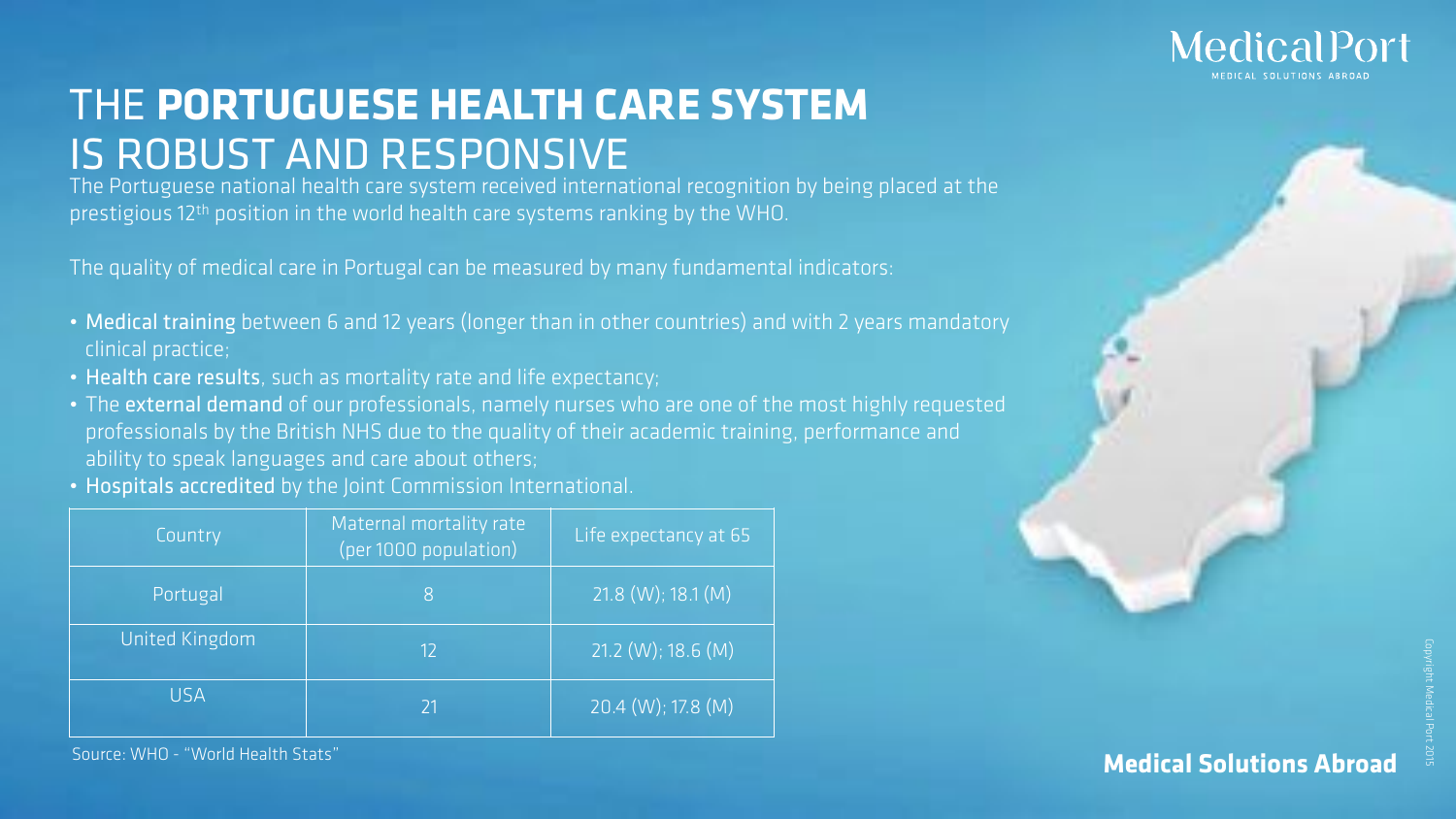> Internationally recognised physicians and researchers (Examples: Prof. Carlos Caldas, Prof. António Damásio, Prof. Fausto Pinto, Prof. João Lobo Antunes, Prof. João Espregueira Mendes, Prof. Joaquim Ferreira)

> Internationally recognised organisations (Examples: Champalimaud Foundation, Gulbenkian Institute of Science, Neuroscience and Biology Centre, Molecular Medicine Institute)

> Internationally awarded researchers in Medicine (Examples: Bill and Melissa Gates Foundation –Miguel Prudêncio, João Gonçalves; George Winter Career Award – Rui Reis; Seeds of Science – Miguel Seabra)





**Medical Solutions Abroad Medical Solutions Abroad**

## RECOGNITION OF PORTUGUESE HEALTHCARE PROFESSIONALS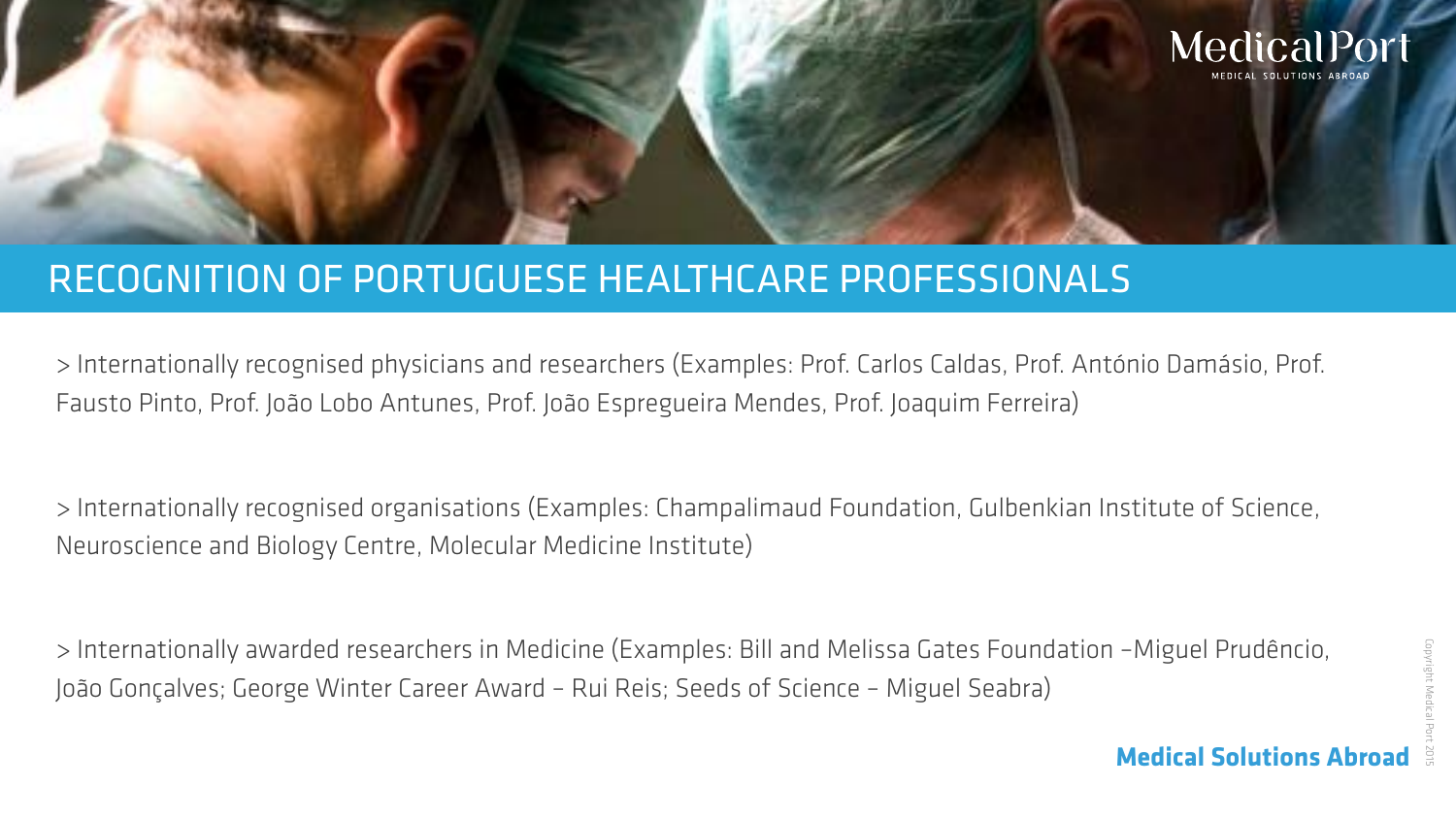Our mission is to provide adequate options for medical care, for those looking for medical prevention, diagnosis, treatment and recovery, being the single point of contact for all services required. We gather the country's most outstanding expertise and professionals, the most modern privately held facilities, and a renowned hospitality.

### Medical Port ensures:

- > Access to adequate, accurate and efective medical services;
- > Selection of the most recognised general hospitals and specialised centres;
- > An integrated medical plan that addresses your needs, medical condition and interests;
- > Management and coordination of the medical care with the stay;
- > A quick, smooth, transparent, and trouble-free process management;
- > A safe and friendly environment;
- > A setting of privacy.



## MEDICAL PORT: INTEGRATED MEDICAL SOLUTIONS

### **Medical Solutions Abroad**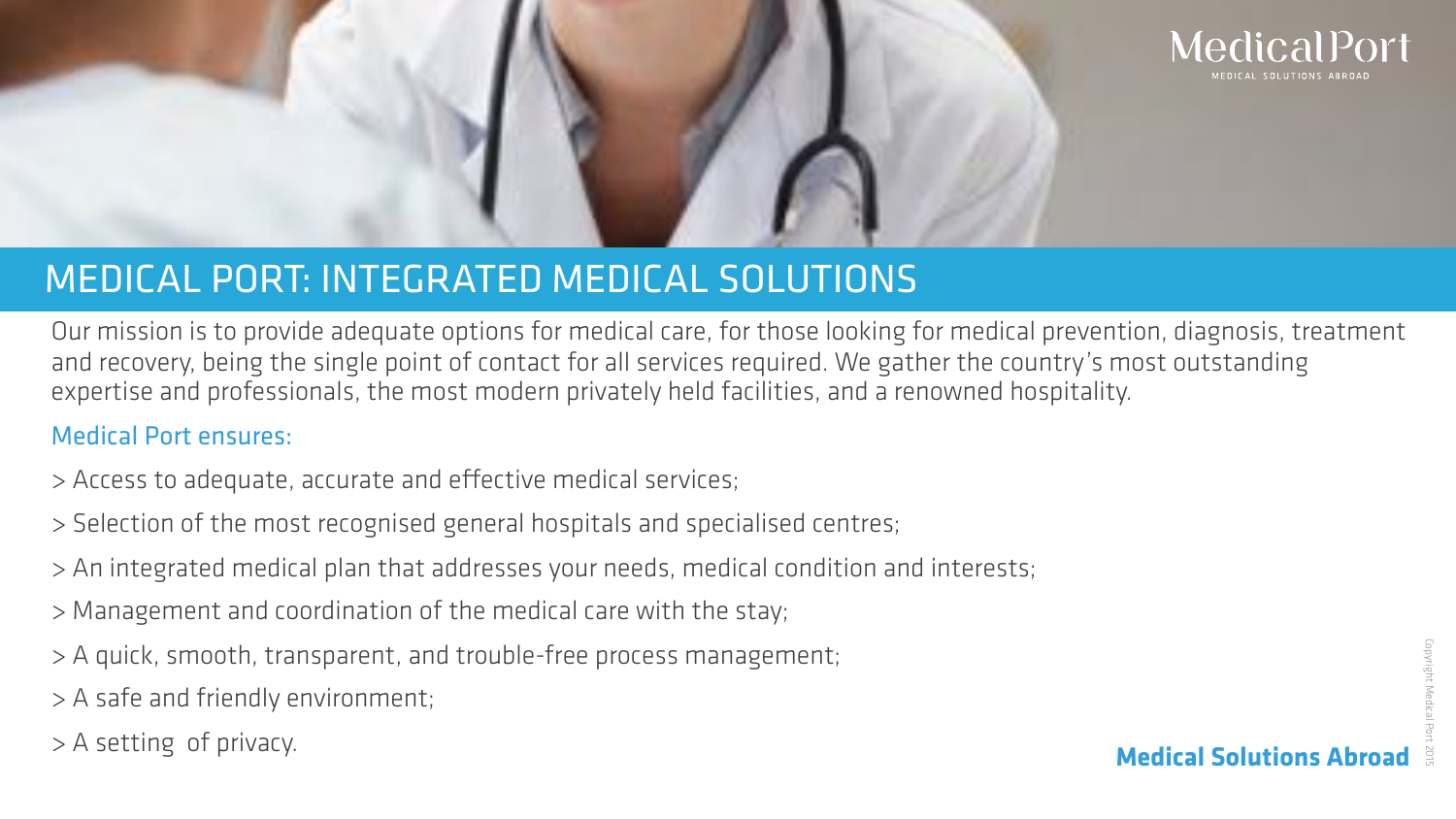

Copyright Medical Port 2015Copyright Medica

## CUSTOMERS AND AGENTS





MEDICAL SOLUTIONS ABROAD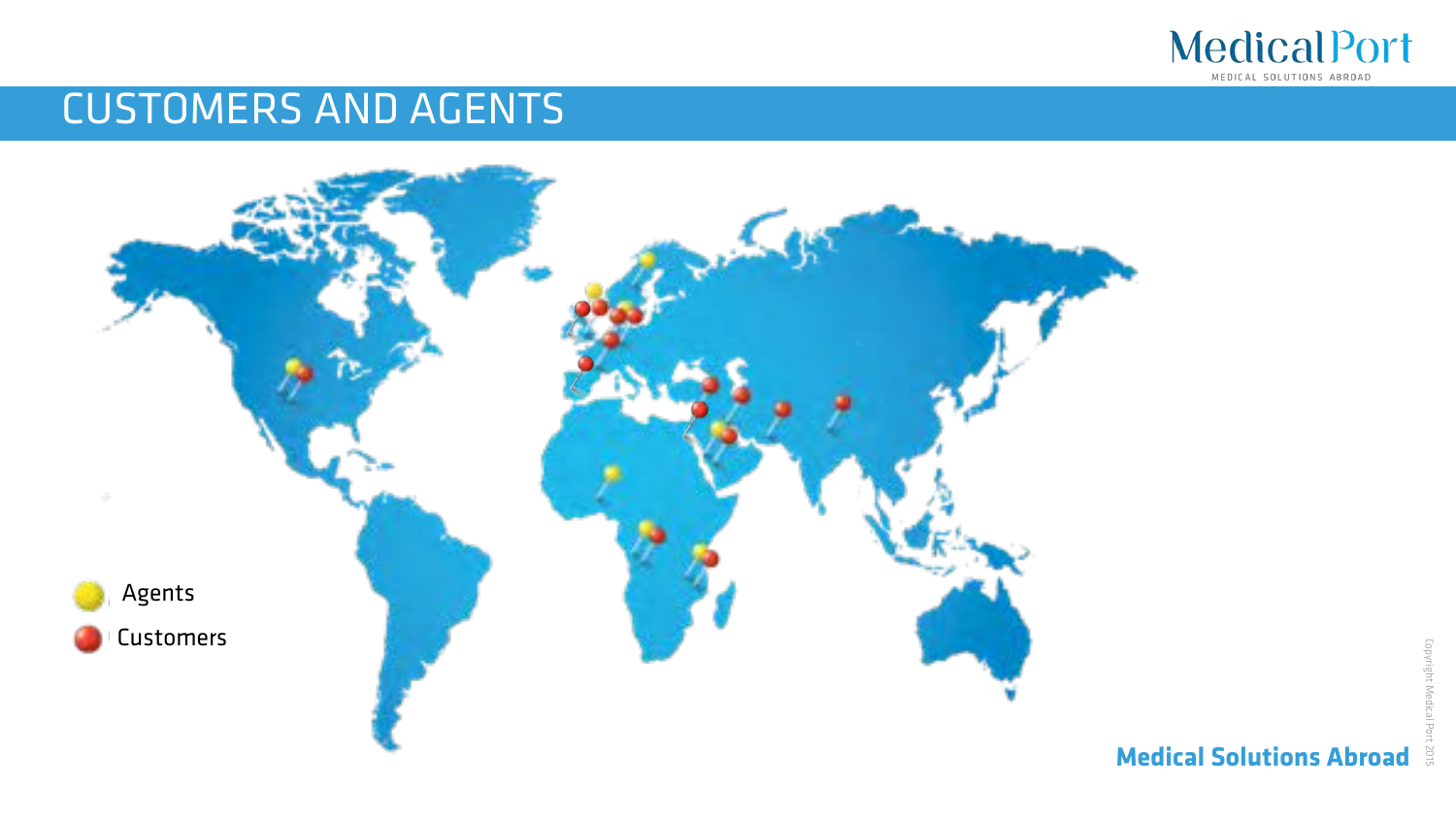

## OUR NETWORK OF SELECTED HEALTHCARE PROVIDERS

Medical Port carefully selects private hospitals and clinics to be part of an exclusive network of centres of excellence. All selected partners are chosen according to rigorous criteria: experience and technical knowledge of medical teams; international accreditation from recognised entities; experience in hosting foreign clients and clients with special needs; their innovative techniques or technology with proven results and eagerness to innovate.

### > Specialised Centres: > General Hospitals:

Campus Neurológico Senior: Neurological campus in Lisbon Lusíadas Saúde: JCI accredited private general hospitals CETI: Assisted Reproduction Technology centre in Oporto **EXACTI: Assisted Reproduction Technology centre in Oporto** Clínica Espregueira Mendes: Sports medicine centre in Oporto **Exercice Clínica Espregueira Mendes**: Sporto Clínica de Radioterapia do Porto Júlio Teixeira: Radiotherapy centre in Oporto Hospital Lusíadas Albufeira Fisiogaspar: Specialised physical therapy and sports medicine services in Lisbon Oficina da Psicologia: Psychology centres in Lisbon, Oporto and the Algarve Porto Salus: Assisted living facilities in Lisbon

- 
- 
- 
- 
- 

## MedicalPort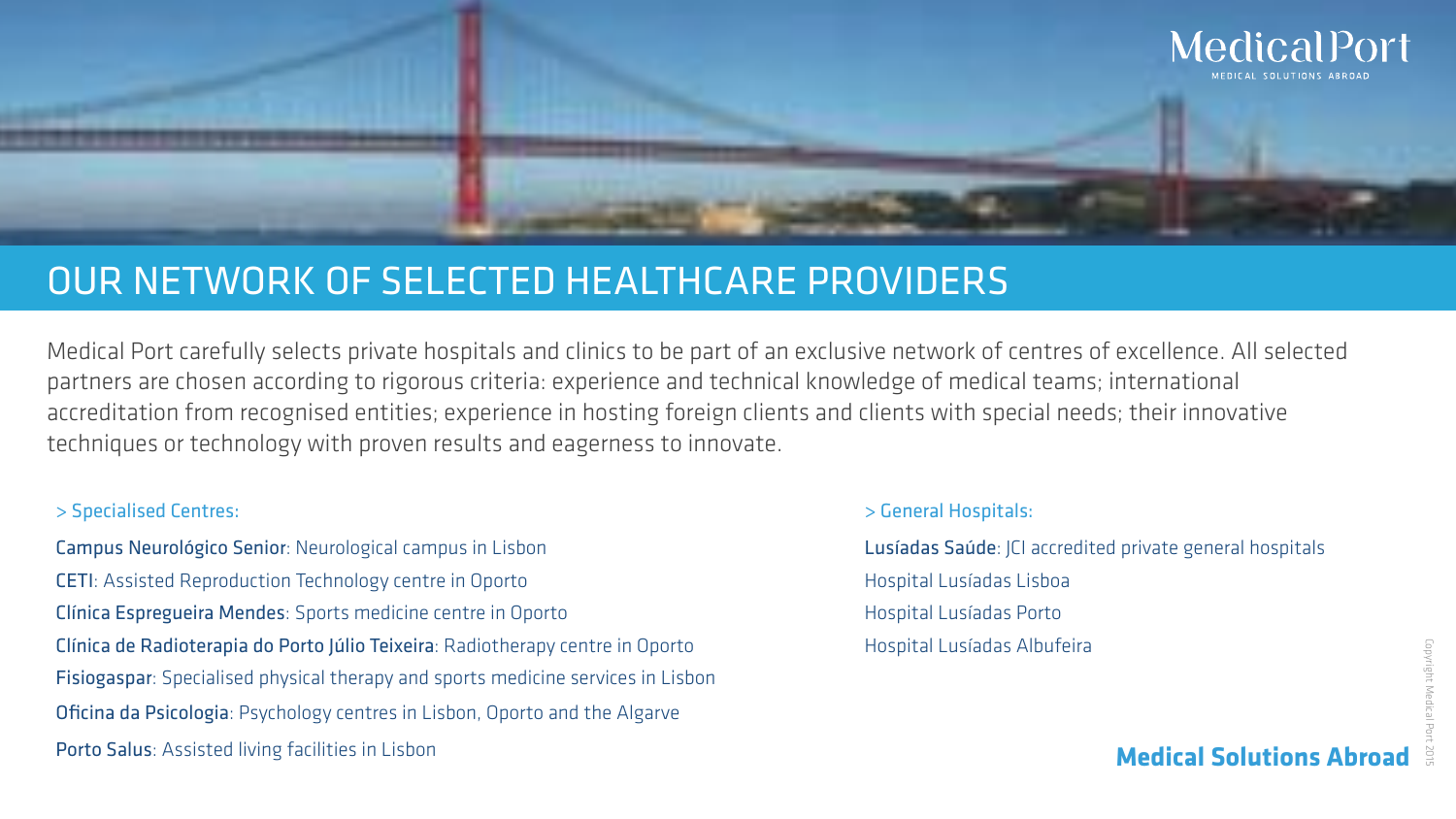## Medical Travel Plans



### General and specialised medical care:

- > Consultations
- > Diagnostic exams
- > Non-surgical treatments
- > Surgeries
- > Integrated medical programs
- > Assessments and second opinions





## Services - Individuals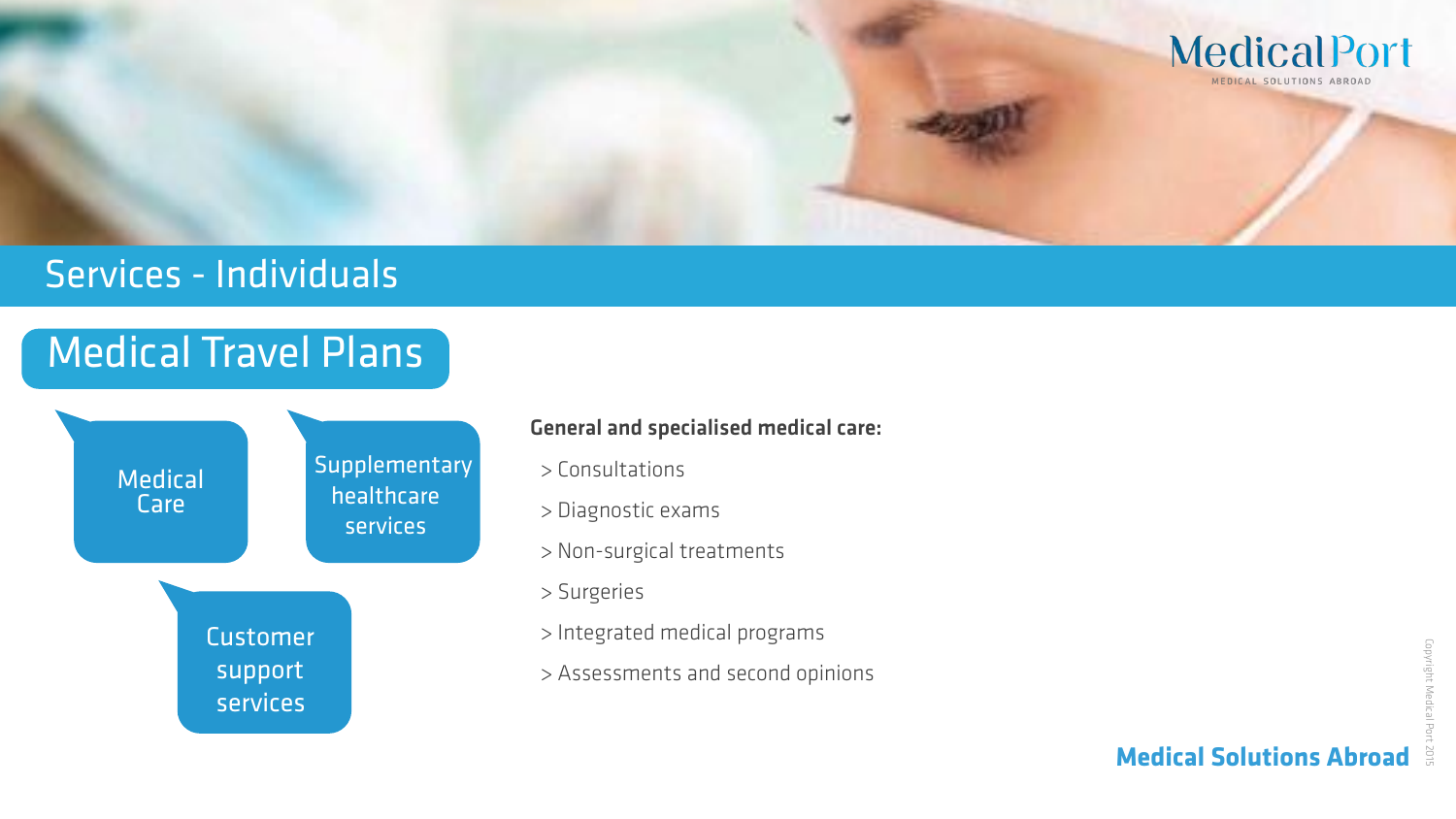

### Services - Individuals

### **Medical Solutions Abroad**

Medical Port's medical travel plans include a set of supplementary healthcare services that ensure effectiveness and safety:

## Medical Travel Plans



- > Preliminary assessment of the client's medical history by the medical team;
- > Pre-assessment remote consultation with the assisting physician;
- > Face-to-face consultation with the assisting physician before treatment;
- > Face-to-face consultation with the assisting physician after treatment;
- > Dressing changes and wound inspections in the case of surgical treatments;
- > Post-procedure remote consultation with the assisting physician;
- > Medical discharge documents, exams and reports sent to the preferred address.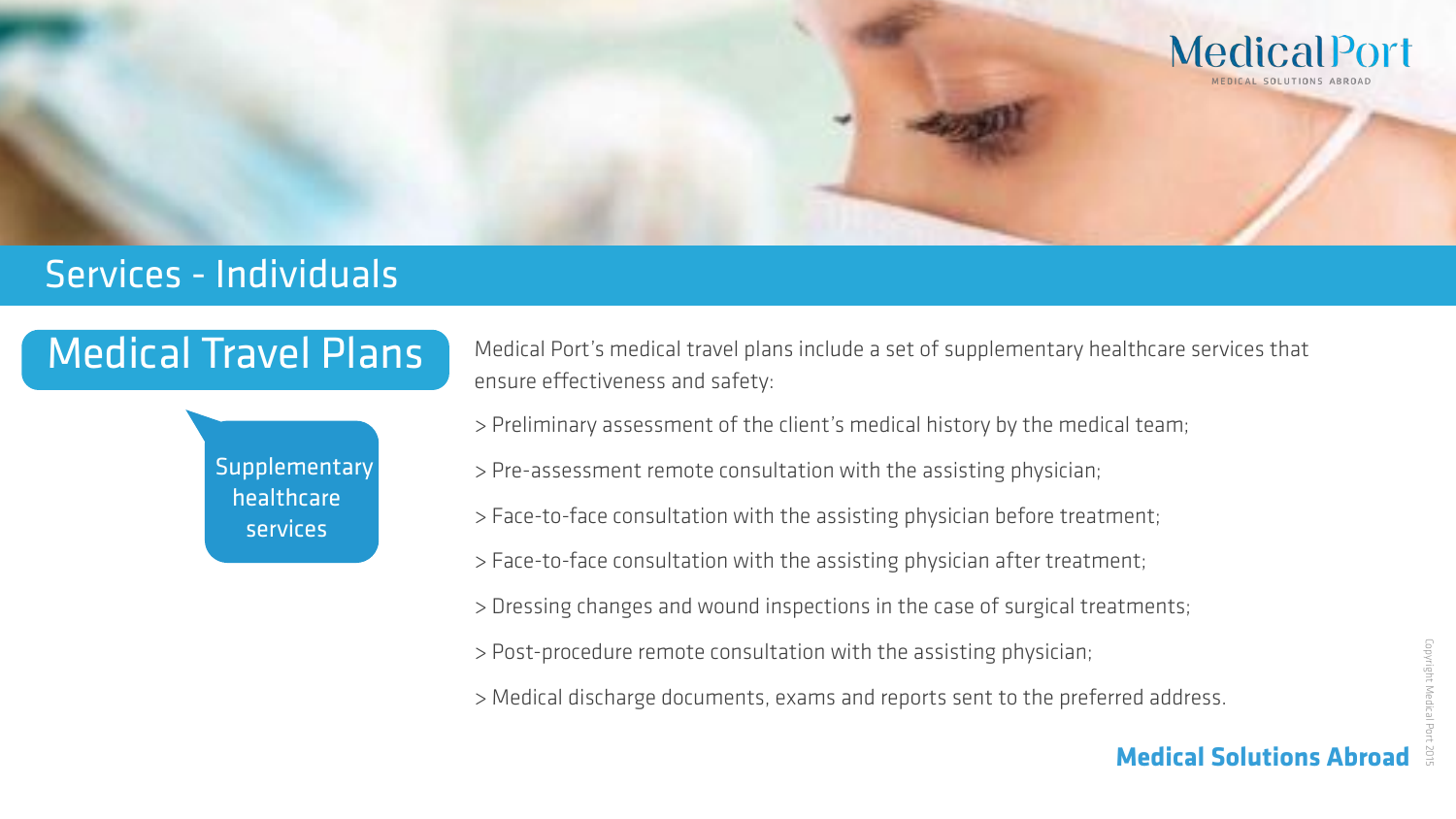## Medical Travel Plans

 Customer support services

> Dedicated support from Customer Care Specialists, including escorting and assistance in all contacts with the health care providers;

- > Personal driver for displacements;
- > Coordination and planning of the stay and health care, considering cultural habits;
- > Bookings of all additional services (accommodation, traveling and leisure, other customised requests);
- > Interpretation services when language difers from English, Portuguese, or Spanish;
- > Support for the visa issuance process for certain countries;
- > Optional travel insurance packages.





### Services - Individuals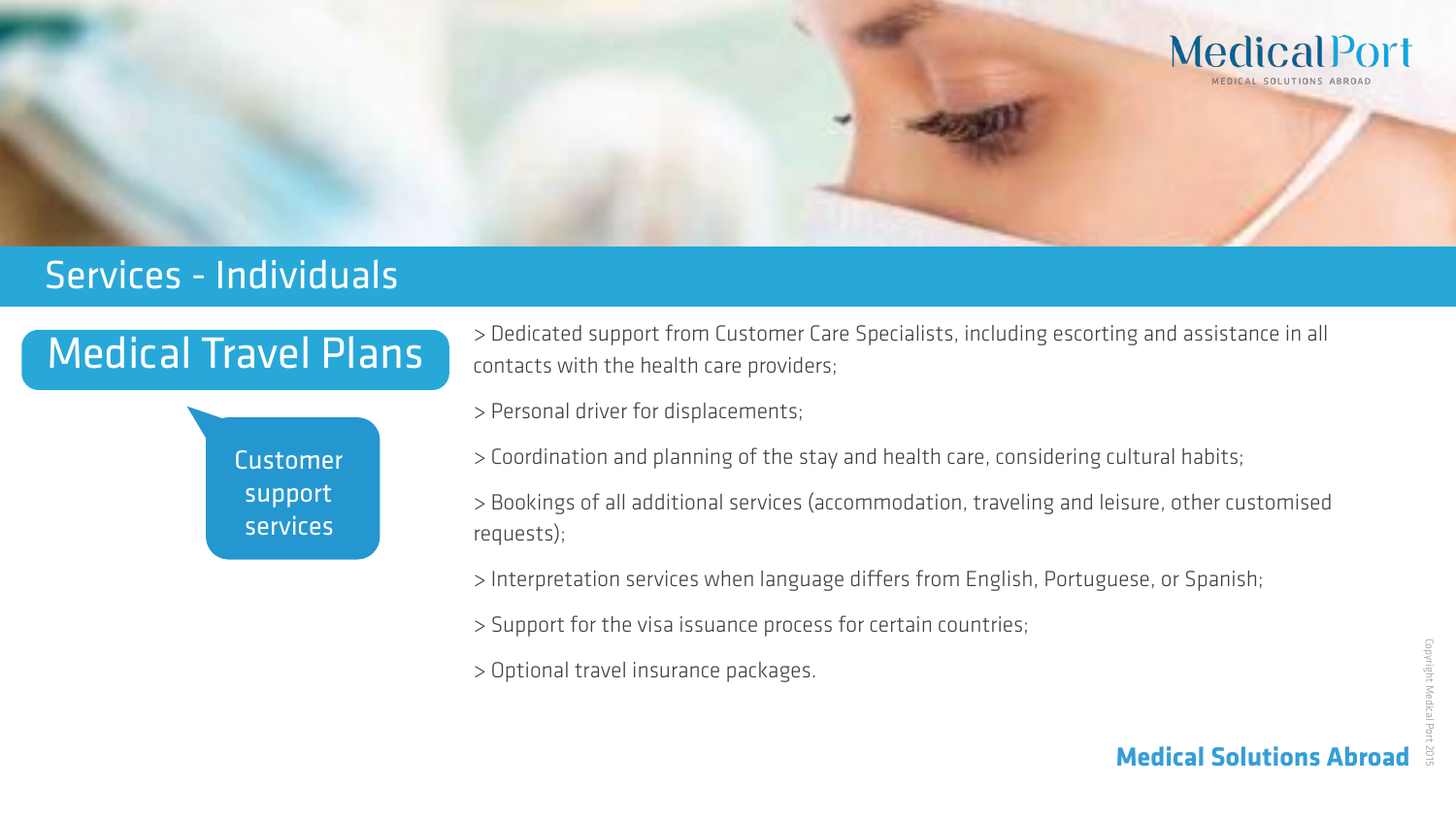## Medical Travel Plans - Exclusive programs

A joint effort with our network allowed us to develop exclusive integrated medical programs addressing specific conditions, needs or concerns.

- > Obesity assessment program  $\rightarrow$  Parkinson's camp
- 
- > Eating disorder program > Total oral rehabilitation
- > Burn out recovery program  $\rightarrow$  Golf and check-up
- > Integrated approach to pregnancy  $\longrightarrow$  Sports academies
- 
- > Weight loss program  $\rightarrow$  Therapeutic program for stroke patients
	-
	-
	-





## Services - Individuals